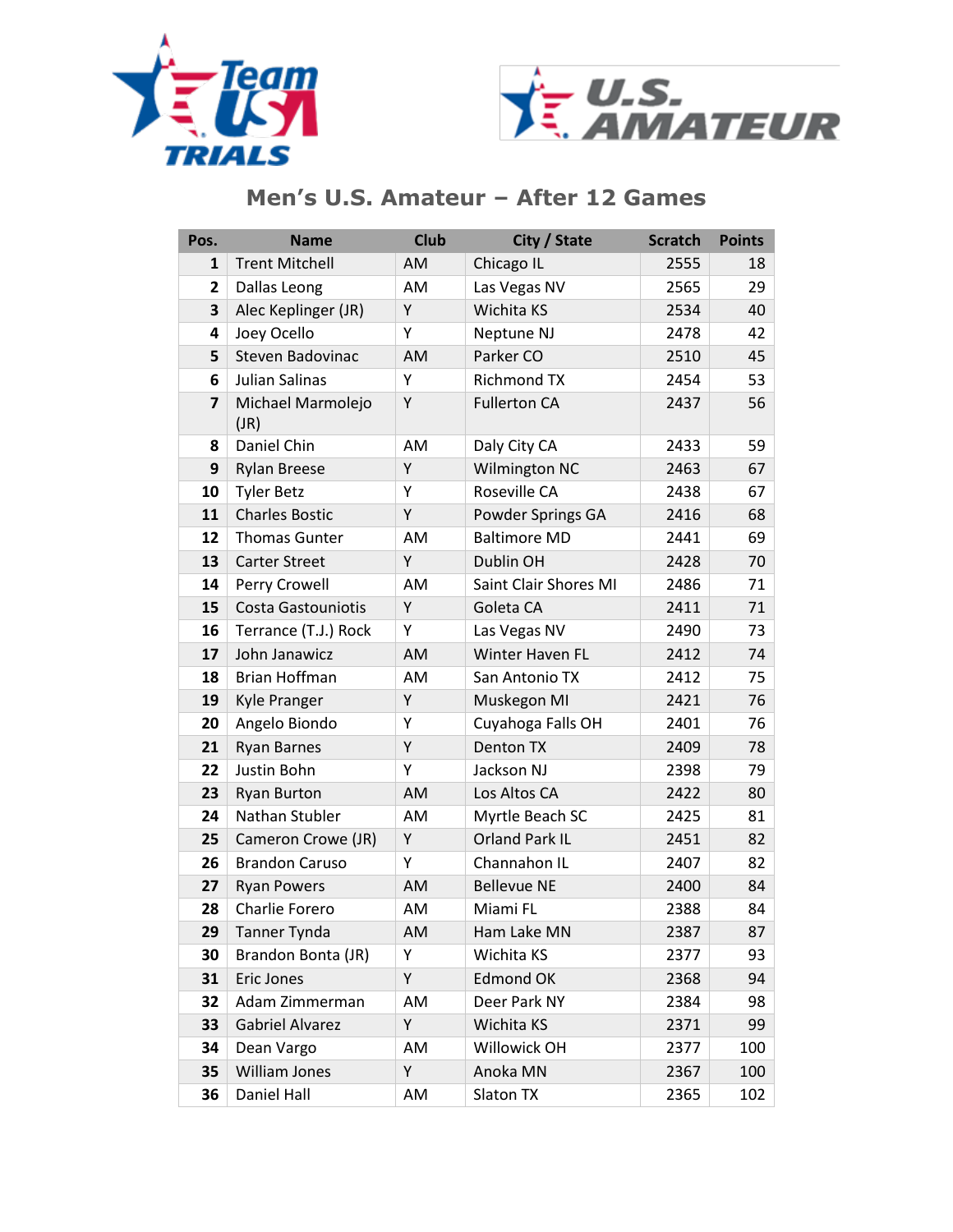



| Pos. | <b>Name</b>             | <b>Club</b> | City / State            | <b>Scratch</b> | <b>Points</b> |
|------|-------------------------|-------------|-------------------------|----------------|---------------|
| 37   | Casey Cohagen           | AM          |                         | 2356           | 106           |
| 38   | <b>Thomas McNeal</b>    | AM          | Snohomish WA            | 2382           | 107           |
| 39   | <b>Briley Haugh</b>     | AM          | <b>Faribault MN</b>     | 2360           | 107           |
| 40   | Justin Aboud            | Υ           | San Jose CA             | 2348           | 107           |
| 41   | Thomas Burns Jr         | Y           | Voorhees NJ             | 2338           | 109           |
| 42   | <b>Bobby Habetler</b>   | Υ           | Park Ridge IL           | 2349           | 110           |
| 43   | Parker Laubach          | Y           | <b>Bethlehem PA</b>     | 2349           | 112           |
| 44   | Christopher<br>McMillan | AM          | <b>Buffalo NY</b>       | 2330           | 114           |
| 45   | Cayleb Carey            | Y           | <b>Hobart IN</b>        | 2334           | 115           |
| 46   | Harley Shene            | Y           | San Jose CA             | 2367           | 123           |
| 47   | <b>Bryan Eaton</b>      | AM          | <b>Wyoming MI</b>       | 2328           | 124           |
| 48   | Zach Greim (JR)         | Υ           | Poway CA                | 2376           | 126           |
| 49   | Ryan Mitskavich         | AM          | <b>DuBois PA</b>        | 2320           | 126           |
| 50   | Solomon Salama (JR)     | Υ           | <b>Beverly Hills CA</b> | 2327           | 128           |
| 51   | Michael Harmon Jr       | Y           | Rockledge FL            | 2306           | 128           |
| 52   | Brandon Bohn (JR)       | Υ           | Jackson NJ              | 2317           | 129           |
| 53   | Quentin Alexander       | Y           | <b>Bradenton FL</b>     | 2311           | 133           |
| 54   | Ronnie Fujita           | AM          | Richmond CA             | 2322           | 142           |
| 55   | Josh Kennedy            | AM          | <b>Blaine MN</b>        | 2292           | 144           |
| 56   | Joshua Zilk             | AM          | Virginia Beach VA       | 2287           | 147           |
| 57   | Andrew Guba             | Υ           | Las Vegas NV            | 2288           | 149           |
| 58   | CJ Petrin               | Υ           | Chattanooga TN          | 2276           | 150           |
| 59   | Chasten Pojas           | Υ           | Wahiawa HI              | 2282           | 151           |
| 60   | Seth Gass               | AM          | Dix IL                  | 2280           | 152           |
| 61   | <b>Brendan Holl</b>     | AM          | Sauk City WI            | 2259           | 157           |
| 62   | <b>Nolan Walters</b>    | Υ           | <b>Garland TX</b>       | 2274           | 159           |
| 63   | Andru Blaney            | Υ           | Indian Head MD          | 2272           | 160           |
| 64   | <b>Andrew Sacks</b>     | Υ           | Vandalia OH             | 2277           | 162           |
| 65   | Robert Gotterbarn       | AM          | Garden City NY          | 2261           | 164           |
| 66   | Nate Purches            | Υ           | Marlborough MA          | 2258           | 164           |
| 67   | Andrew Kearney          | Υ           | <b>Austin TX</b>        | 2256           | 166           |
| 68   | Cody Stevens            | Υ           | Miami FL                | 2248           | 166           |
| 69   | Jake Feher              | Υ           | Levitton PA             | 2251           | 168           |
| 70   | John Banfield           | Υ           | Odenton MD              | 2253           | 170           |
| 71   | <b>Timothy Smith</b>    | AM          | Las Vegas NV            | 2235           | 173           |
| 72   | Charles Wilken          | Υ           | Fort Mill SC            | 2221           | 173           |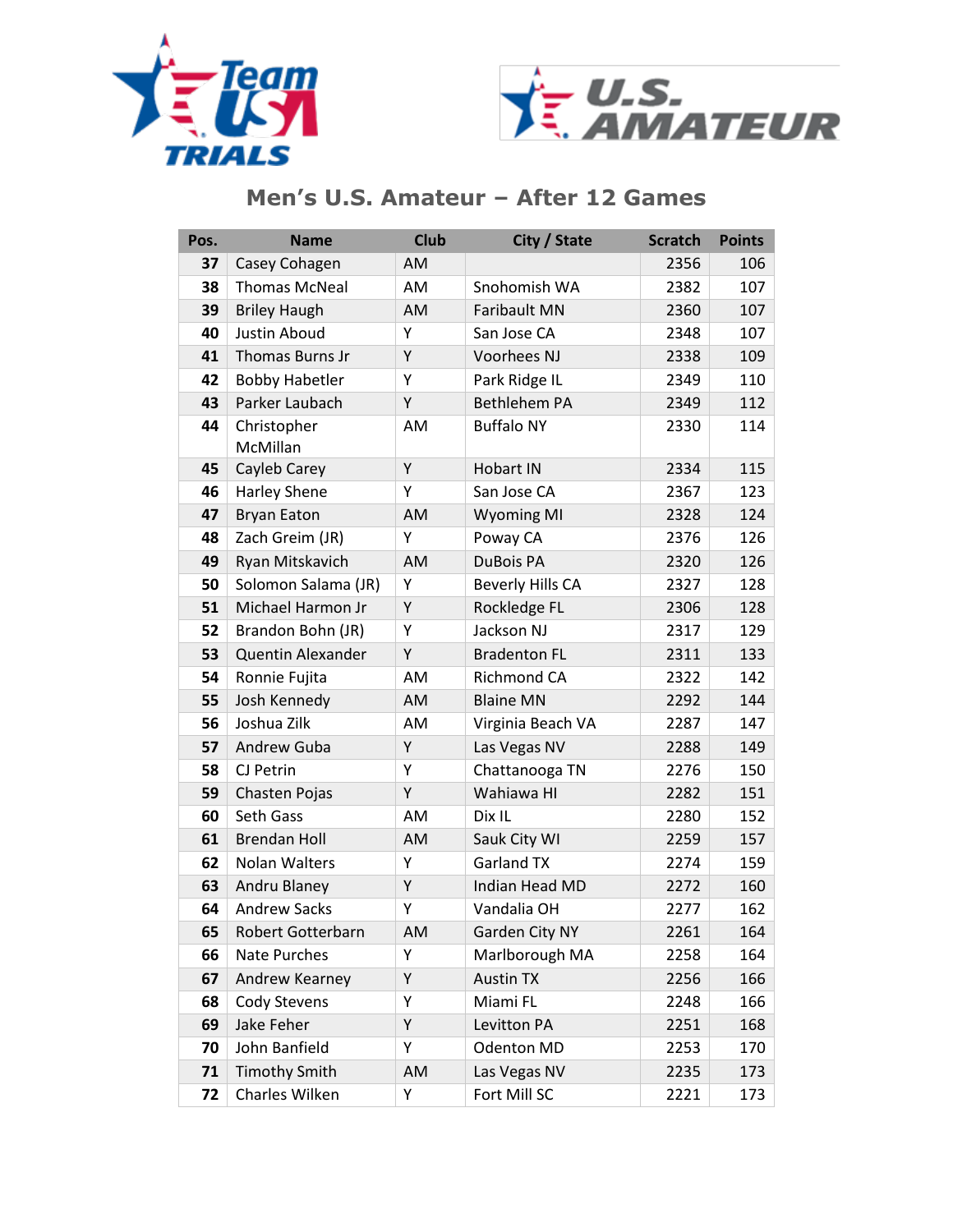



| Pos.       | <b>Name</b>            | <b>Club</b> | City / State           | <b>Scratch</b> | <b>Points</b> |
|------------|------------------------|-------------|------------------------|----------------|---------------|
| 73         | Darin Bloomquist       | AM          | Rhinelander WI         | 2246           | 174           |
| 74         | Donovan Thomas         | AM          | Longmont CO            | 2243           | 175           |
| 75         | <b>Anthony Desko</b>   | Y           | Parkville MO           | 2243           | 176           |
| 76         | Alexander Horton       | Y           | Douglassville PA       | 2221           | 180           |
| 77         | <b>Brian DeLuisa-</b>  | Y           | <b>Gladstone OR</b>    | 2219           | 180           |
|            | Anderson               |             |                        |                |               |
| 78         | Leonard Peach          | AM          | <b>Bend OR</b>         | 2214           | 183           |
| 79         | <b>Garrett Lee</b>     | Y           | Montebello CA          | 2211           | 183           |
| 80         | <b>Noah Samuels</b>    | Υ           | <b>Canton MI</b>       | 2226           | 185           |
| 81         | Andres Baculi          | AM          | <b>Grand Rapids MI</b> | 2220           | 188           |
| 82         | Devin Dowdle           | Y           | Pelham AL              | 2199           | 189           |
| 83         | Todd Pizanowski        | AM          | <b>Marion IL</b>       | 2213           | 192           |
| 84         | <b>Garrett Andrus</b>  | Y           | <b>Austin TX</b>       | 2201           | 193           |
| 85         | Sebastian Beth         | Y           | Sturtevant WI          | 2193           | 194           |
| 86         | Jacob Frazier          | Υ           | Vancouver WA           | 2194           | 195           |
| 87         | Ashton Yamasaki        | Y           | Portland OR            | 2191           | 198           |
| 88         | Quinn Sheehy           | AM          | Sun Prairie WI         | 2175           | 200           |
| 89         | <b>Isaac Erickson</b>  | Y           | Lititz PA              | 2188           | 201           |
| 90         | Rory Clark             | Y           | Muskego WI             | 2184           | 201           |
| 91         | Anthony Mastroianni    | Υ           | Brooklyn NY            | 2185           | 202           |
| 92         | <b>Tyler Keller</b>    | Υ           | <b>Hialeah FL</b>      | 2184           | 202           |
| 93         | Jeremy Kinealy         | Y           | St. Louis MO           | 2171           | 209           |
| 94         | <b>Cerell Cardines</b> | AM          | Las Vegas NV           | 2174           | 212           |
| 95         | Jacob White            | Y           | <b>Brighton CO</b>     | 2164           | 212           |
| 96         | <b>Brandon Brown</b>   | AM          | Ham Lake MN            | 2161           | 213           |
| 97         | Duncan Whitaker        | AM          | Poulsbo WA             | 2167           | 215           |
| 98         | EJ Baradas             | AM          | Roseville CA           | 2162           | 216           |
| 99         | Jerry Jennings         | AM          | Yakima WA              | 2143           | 222           |
| 100        | Joshua Green           | Υ           | <b>Baton Rouge LA</b>  | 2158           | 223           |
| <b>101</b> | Silas Lira             | Y           | Tampa FL               | 2151           | 225           |
| 102        | Jace Goedel            | Υ           | Saint Francis MN       | 2140           | 227           |
| 103        | Joseph Justinger       | Υ           | Painesville OH         | 2138           | 227           |
| 104        | Matthew Lennox         | Υ           | Mount Vernon WA        | 2139           | 228           |
| 105        | Dylan Hanson           | AM          | Maple Grove MN         | 2140           | 231           |
| 106        | <b>Richard Diercks</b> | AM          | Marion IA              | 2137           | 231           |
| 107        | Jayson Palacios        | AM          | Wichita KS             | 2134           | 231           |
| 108        | James Stewart          | Υ           | Roscoe IL              | 2106           | 231           |